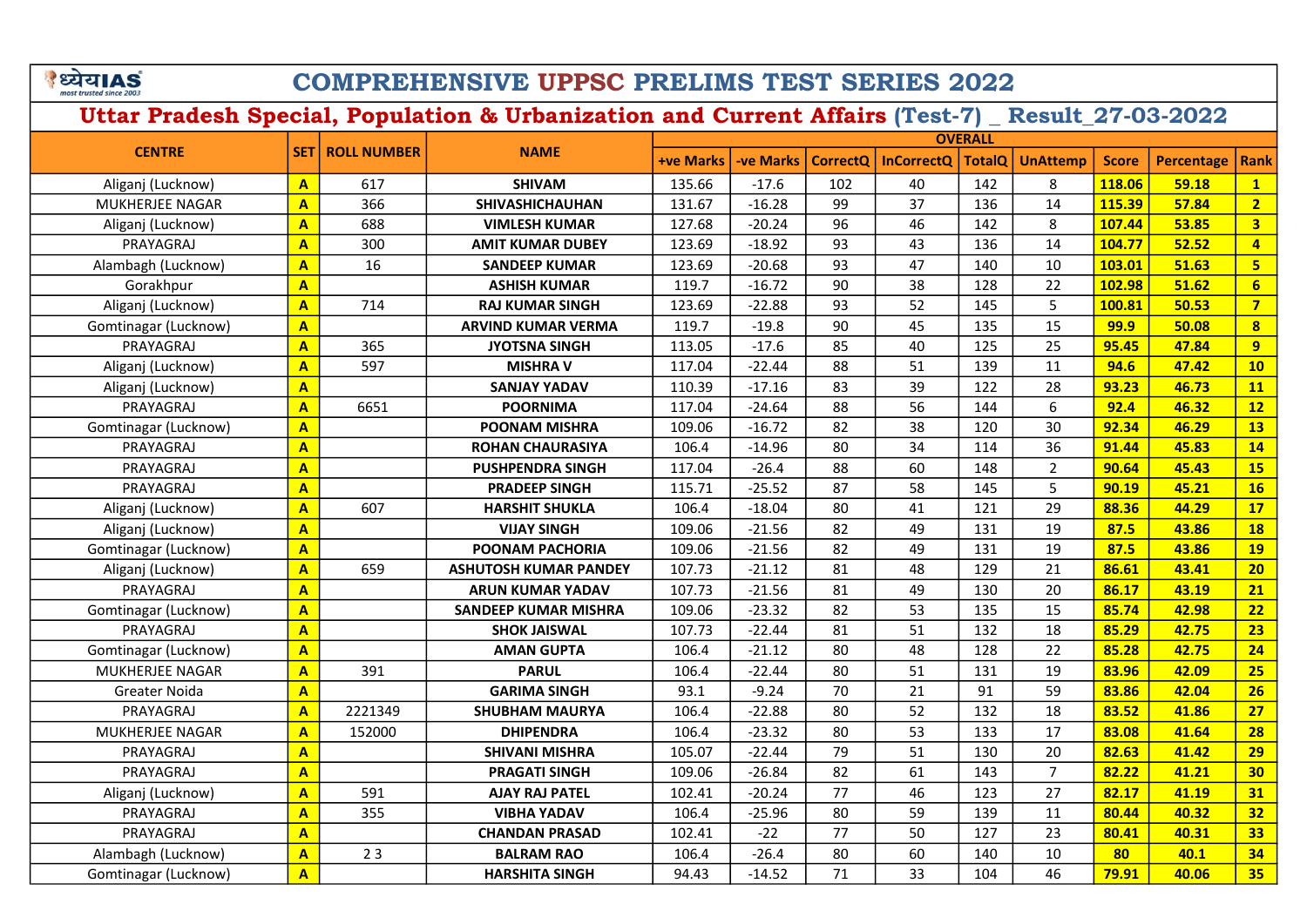े ध्येय AS

## COMPREHENSIVE UPPSC PRELIMS TEST SERIES 2022

|                        |                         |                    |                               | <b>OVERALL</b>   |                 |                 |                   |               |                 |              |                   |             |  |
|------------------------|-------------------------|--------------------|-------------------------------|------------------|-----------------|-----------------|-------------------|---------------|-----------------|--------------|-------------------|-------------|--|
| <b>CENTRE</b>          | SET l                   | <b>ROLL NUMBER</b> | <b>NAME</b>                   | <b>+ve Marks</b> | <b>ve Marks</b> | <b>CorrectQ</b> | <b>InCorrectQ</b> | <b>TotalQ</b> | <b>UnAttemp</b> | <b>Score</b> | <b>Percentage</b> | <b>Rank</b> |  |
| Aliganj (Lucknow)      | $\overline{\mathsf{A}}$ |                    | <b>AARYAN NITIN</b>           | 107.73           | $-28.16$        | 81              | 64                | 145           | 5               | 79.57        | 39.88             | 36          |  |
| Aliganj (Lucknow)      | $\overline{\mathsf{A}}$ | 610                | <b>RATNESH KUMAR</b>          | 97.09            | $-18.48$        | 73              | 42                | 115           | 35              | 78.61        | 39.4              | 37          |  |
| Gomtinagar (Lucknow)   | $\overline{\mathsf{A}}$ |                    | <b>RICHA YADAV</b>            | 102.41           | $-24.2$         | 77              | 55                | 132           | 18              | 78.21        | 39.2              | 38          |  |
| Gomtinagar (Lucknow)   | $\mathbf{A}$            |                    | <b>POONAM VERMA</b>           | 101.08           | $-22.88$        | 76              | 52                | 128           | 22              | 78.2         | 39.2              | 39          |  |
| Alambagh (Lucknow)     | $\overline{\mathsf{A}}$ | 20                 | <b>AVINASH KUMAR</b>          | 94.43            | $-16.28$        | 71              | 37                | 108           | 42              | 78.15        | 39.17             | 40          |  |
| Aliganj (Lucknow)      | $\overline{\mathbf{A}}$ |                    | <b>RAJESH SINGH</b>           | 106.4            | $-28.6$         | 80              | 65                | 145           | 5               | 77.8         | 39                | 41          |  |
| Aliganj (Lucknow)      | $\overline{\mathbf{A}}$ |                    | <b>ROSHANI SINGH</b>          | 95.76            | $-18.04$        | 72              | 41                | 113           | 37              | 77.72        | 38.96             | 42          |  |
| Gomtinagar (Lucknow)   | $\overline{\mathsf{A}}$ |                    | <b>SHREYA SINGH</b>           | 93.1             | $-15.4$         | 70              | 35                | 105           | 45              | 77.7         | 38.95             | 43          |  |
| Sultanpur              | $\overline{\mathbf{A}}$ |                    | <b>PRADEEP KUMAR</b>          | 102.41           | $-25.08$        | 77              | 57                | 134           | 16              | 77.33        | 38.76             | 44          |  |
| Aliganj (Lucknow)      | $\overline{\mathbf{A}}$ |                    | <b>OMKAR TIWARI</b>           | 94.43            | $-17.16$        | 71              | 39                | 110           | 40              | 77.27        | 38.73             | 45          |  |
| Aliganj (Lucknow)      | $\mathbf{A}$            |                    | <b>SHUBHANGI PANDEY</b>       | 83.79            | $-7.48$         | 63              | 17                | 80            | 70              | 76.31        | 38.25             | 46          |  |
| <b>MUKHERJEE NAGAR</b> | $\overline{\mathsf{A}}$ |                    | <b>NEETU VERMA</b>            | 99.75            | $-23.76$        | 75              | 54                | 129           | 21              | 75.99        | 38.09             | 47          |  |
| PRAYAGRAJ              | $\overline{\mathbf{A}}$ |                    | <b>MANOJ VISHWAKARMA</b>      | 102.41           | $-27.72$        | 77              | 63                | 140           | 10              | 74.69        | 37.44             | 48          |  |
| Aliganj (Lucknow)      | $\overline{\mathbf{A}}$ | 1949               | <b>KUMAR</b>                  | 103.74           | $-29.48$        | 78              | 67                | 145           | 5               | 74.26        | 37.22             | 49          |  |
| PRAYAGRAJ              | $\overline{\mathsf{A}}$ |                    | <b>PARAG KUMAR</b>            | 103.74           | $-29.48$        | 78              | 67                | 145           | 5               | 74.26        | 37.22             | 50          |  |
| PRAYAGRAJ              | $\overline{\mathbf{A}}$ | 0 2 9 4            | <b>PRAVESH KUM R</b>          | 86.45            | $-13.64$        | 65              | 31                | 96            | 54              | 72.81        | 36.5              | 51          |  |
| PRAYAGRAJ              | A                       | 317                | <b>KULDEEP YADAV</b>          | 97.09            | $-24.64$        | 73              | 56                | 129           | 21              | 72.45        | 36.32             | 52          |  |
| Alambagh (Lucknow)     | $\overline{A}$          | 22                 | <b>SUNAINA KUMARI</b>         | 89.11            | $-19.36$        | 67              | 44                | 111           | 39              | 69.75        | 34.96             | 53          |  |
| Aliganj (Lucknow)      | $\overline{\mathsf{A}}$ |                    | <b>PANKAJ</b>                 | 90.44            | $-21.12$        | 68              | 48                | 116           | 34              | 69.32        | 34.75             | 54          |  |
| Gomtinagar (Lucknow)   | A                       |                    | <b>GAURAV SINGH</b>           | 90.44            | $-21.12$        | 68              | 48                | 116           | 34              | 69.32        | 34.75             | 55          |  |
| PRAYAGRAJ              | $\overline{\mathbf{A}}$ |                    | <b>DHEERAJ KUMAR SINGH</b>    | 90.44            | $-21.12$        | 68              | 48                | 116           | 34              | 69.32        | 34.75             | 56          |  |
| Aliganj (Lucknow)      | $\overline{A}$          |                    | <b>NAZREEN</b>                | 95.76            | $-27.28$        | 72              | 62                | 134           | 16              | 68.48        | 34.33             | 57          |  |
| PRAYAGRAJ              | A                       |                    | <b>MANISH KUMAR CHAURASIA</b> | 81.13            | $-13.2$         | 61              | 30                | 91            | 59              | 67.93        | 34.05             | 58          |  |
| Alambagh (Lucknow)     | $\overline{\mathsf{A}}$ | 21                 | <b>RAM SANEHI</b>             | 94.43            | $-26.84$        | 71              | 61                | 132           | 18              | 67.59        | 33.88             | 59          |  |
| Aliganj (Lucknow)      | $\overline{A}$          |                    | <b>ANI SRIVASTAVA</b>         | 94.43            | $-26.84$        | 71              | 61                | 132           | 18              | 67.59        | 33.88             | 60          |  |
| PRAYAGRAJ              | $\mathbf{A}$            |                    | <b>HARI MANGAL PRASAD</b>     | 86.45            | $-19.36$        | 65              | 44                | 109           | 41              | 67.09        | 33.63             | 61          |  |
| MUKHERJEE NAGAR        | $\overline{\mathsf{A}}$ | 538                | <b>PUSHPENDRA PANDEY</b>      | 85.12            | $-19.8$         | 64              | 45                | 109           | 41              | 65.32        | 32.74             | 62          |  |
| Alambagh (Lucknow)     | $\overline{A}$          | 3                  | <b>DHARMENDRA KASHYAP</b>     | 91.77            | $-26.84$        | 69              | 61                | 130           | 20              | 64.93        | 32.55             | 63          |  |
| Aliganj (Lucknow)      | $\overline{A}$          |                    | <b>SONIYA YADAV</b>           | 91.77            | $-27.28$        | 69              | 62                | 131           | 19              | 64.49        | 32.33             | 64          |  |
| PRAYAGRAJ              | A                       |                    | <b>KRISHNA CHANE DUBEY</b>    | 85.12            | $-20.68$        | 64              | 47                | 111           | 39              | 64.44        | 32.3              | 65          |  |
| PRAYAGRAJ              | A                       |                    | <b>ASHUTOSH KUMAR</b>         | 86.45            | $-22.44$        | 65              | 51                | 116           | 34              | 64.01        | 32.09             | 66          |  |
| Gomtinagar (Lucknow)   | $\overline{\mathsf{A}}$ |                    | <b>DINESH SINGH</b>           | 90.44            | $-26.84$        | 68              | 61                | 129           | 21              | 63.6         | 31.88             | 67          |  |
| Sultanpur              | A                       | 325                | <b>SARASWAT UPADHYAY</b>      | 73.15            | $-10.12$        | 55              | 23                | 78            | 72              | 63.03        | 31.59             | 68          |  |
| Kanpur                 | A                       |                    | <b>PRADEEP SINGH</b>          | 83.79            | $-22.44$        | 63              | 51                | 114           | 36              | 61.35        | 30.75             | 69          |  |
| Aliganj (Lucknow)      | A                       |                    | <b>ABHISHEK SINGH</b>         | 85.12            | $-24.2$         | 64              | 55                | 119           | 31              | 60.92        | 30.54             | 70          |  |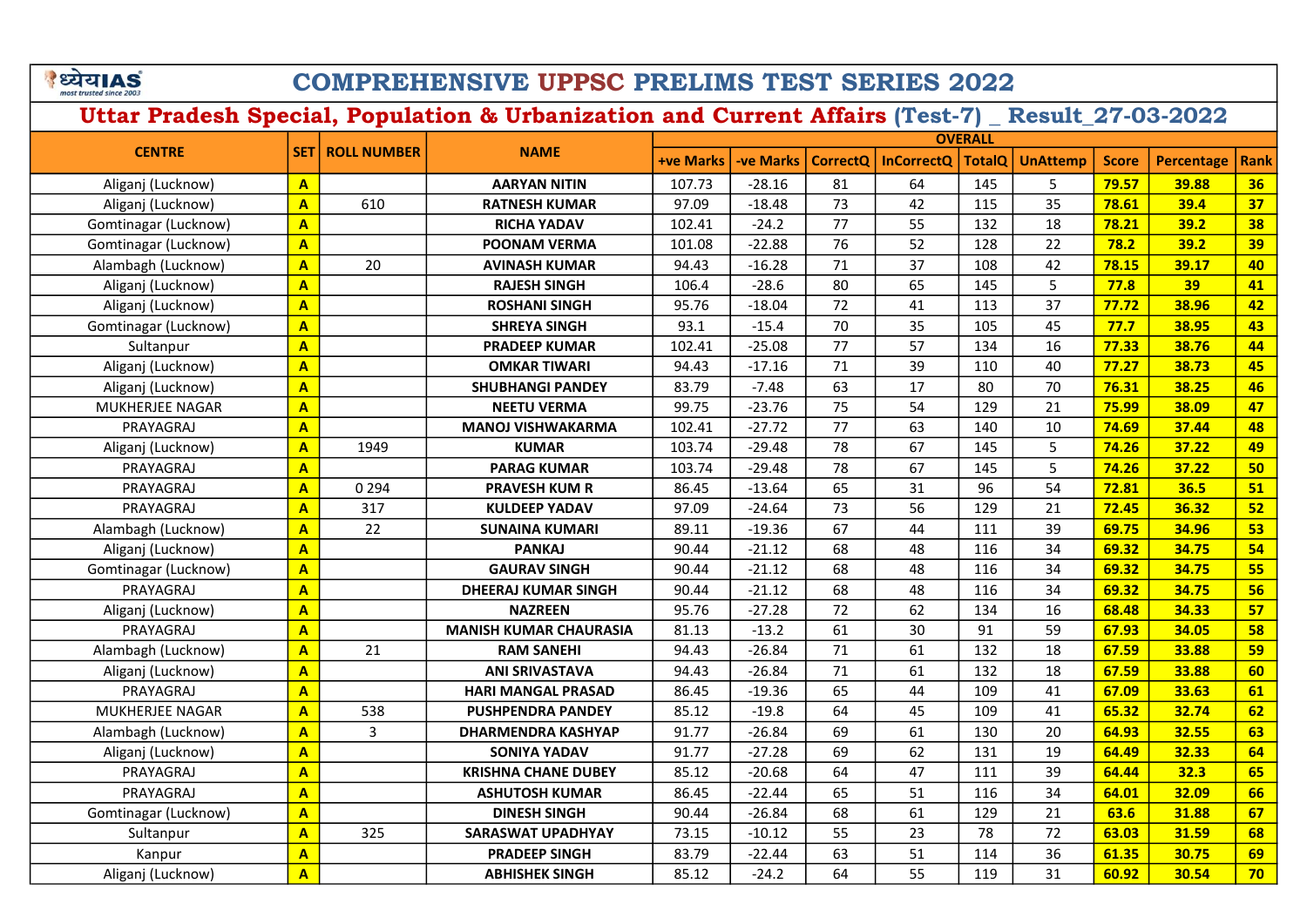े ध्येय AS

## COMPREHENSIVE UPPSC PRELIMS TEST SERIES 2022

|                      |                         |                | <b>SET   ROLL NUMBER</b><br><b>NAME</b> | <b>OVERALL</b>   |                  |                 |                   |               |                 |              |                   |             |  |
|----------------------|-------------------------|----------------|-----------------------------------------|------------------|------------------|-----------------|-------------------|---------------|-----------------|--------------|-------------------|-------------|--|
| <b>CENTRE</b>        |                         |                |                                         | <b>+ve Marks</b> | <b>-ve Marks</b> | <b>CorrectO</b> | <b>InCorrectO</b> | <b>TotalQ</b> | <b>UnAttemp</b> | <b>Score</b> | <b>Percentage</b> | <b>Rank</b> |  |
| PRAYAGRAJ            | $\mathbf{A}$            |                | POOJA YADAV                             | 82.46            | $-22$            | 62              | 50                | 112           | 38              | 60.46        | 30.31             | 71          |  |
| PRAYAGRAJ            | A                       | 6551           | <b>SUMAN</b>                            | 91.77            | $-31.68$         | 69              | 72                | 141           | 9               | 60.09        | 30.12             | 72          |  |
| PRAYAGRAJ            | A                       | 381            | <b>RAJENDRA SINGH</b>                   | 93.1             | $-33.44$         | 70              | 76                | 146           | 4               | 59.66        | 29.9              | 73          |  |
| Alambagh (Lucknow)   | $\overline{\mathbf{A}}$ | $\overline{4}$ | <b>VIRENDRA KUMAR</b>                   | 81.13            | $-22$            | 61              | 50                | 111           | 39              | 59.13        | 29.64             | 74          |  |
| PRAYAGRAJ            | $\mathbf{A}$            |                | <b>RAMKARAN GUPTA</b>                   | 85.12            | $-26.84$         | 64              | 61                | 125           | 25              | 58.28        | 29.21             | 75          |  |
| PRAYAGRAJ            | $\overline{\mathsf{A}}$ | 367            | <b>PANKAJ KUMAR</b>                     | 82.46            | $-24.64$         | 62              | 56                | 118           | 32              | 57.82        | 28.98             | 76          |  |
| Gomtinagar (Lucknow) | $\overline{\mathbf{A}}$ |                | AKHILESHWAR MISHRA                      | 86.45            | $-29.48$         | 65              | 67                | 132           | 18              | 56.97        | 28.56             | 77          |  |
| Aliganj (Lucknow)    | $\overline{\mathbf{A}}$ | 660            | <b>NIMISHA SINGH</b>                    | 83.79            | $-27.28$         | 63              | 62                | 125           | 25              | 56.51        | 28.33             | 78          |  |
| Aliganj (Lucknow)    | $\overline{\mathbf{A}}$ | 000 625        | <b>PRAGYA VERMA</b>                     | 85.12            | $-29.04$         | 64              | 66                | 130           | 20              | 56.08        | 28.11             | 79          |  |
| MUKHERJEE NAGAR      | $\overline{\mathbf{A}}$ | 121000390      | <b>MOHIT JAISWAL</b>                    | 83.79            | $-27.72$         | 63              | 63                | 126           | 24              | 56.07        | 28.11             | 80          |  |
| Aliganj (Lucknow)    | $\mathbf{A}$            | 601            | <b>SACHIN KUMAR</b>                     | 79.8             | $-23.76$         | 60              | 54                | 114           | 36              | 56.04        | 28.09             | 81          |  |
| Aliganj (Lucknow)    | $\mathbf{A}$            | 1601           | <b>GARIMA TRIVEDI</b>                   | 78.47            | $-22.44$         | 59              | 51                | 110           | 40              | 56.03        | 28.09             | 82          |  |
| PRAYAGRAJ            | $\overline{\mathbf{A}}$ |                | <b>VIVEK KUMAR DUBEY</b>                | 77.14            | $-21.12$         | 58              | 48                | 106           | 44              | 56.02        | 28.08             | 83          |  |
| Sultanpur            | $\overline{\mathbf{A}}$ |                | <b>ARCHANA MISHRA</b>                   | 83.79            | $-29.48$         | 63              | 67                | 130           | 20              | 54.31        | 27.22             | 84          |  |
| Aliganj (Lucknow)    | $\overline{\mathbf{A}}$ | 590            | <b>RAJ KUMAR</b>                        | 87.78            | $-34.76$         | 66              | 79                | 145           | 5               | 53.02        | 26.58             | 85          |  |
| Aliganj (Lucknow)    | $\overline{\mathbf{A}}$ | 671            | <b>SUPRIYA KANCHAN</b>                  | 73.15            | $-21.12$         | 55              | 48                | 103           | 47              | 52.03        | 26.08             | 86          |  |
| MUKHERJEE NAGAR      | $\overline{A}$          | 483            | <b>RACHNA SHARMA</b>                    | 86.45            | $-35.2$          | 65              | 80                | 145           | 5               | 51.25        | 25.69             | 87          |  |
| Aliganj (Lucknow)    | A                       | 618            | <b>SHWETA GUPTA</b>                     | 87.78            | $-36.96$         | 66              | 84                | 150           | 0               | 50.82        | 25.47             | 88          |  |
| Gomtinagar (Lucknow) | $\overline{A}$          |                | <b>ONKAR PANDEY</b>                     | 86.45            | $-35.64$         | 65              | 81                | 146           | 4               | 50.81        | 25.47             | 89          |  |
| Alambagh (Lucknow)   | $\overline{A}$          | 9              | <b>VIPNESH SINGH</b>                    | 74.48            | $-23.76$         | 56              | 54                | 110           | 40              | 50.72        | 25.42             | 90          |  |
| PRAYAGRAJ            | $\overline{A}$          |                | <b>ANKIT RAJ</b>                        | 79.8             | $-29.48$         | 60              | 67                | 127           | 23              | 50.32        | 25.22             | 91          |  |
| Alambagh (Lucknow)   | $\overline{A}$          | 5              | <b>SHEETAL</b>                          | 77.14            | $-26.84$         | 58              | 61                | 119           | 31              | 50.3         | 25.21             | 92          |  |
| Aliganj (Lucknow)    | $\mathbf{A}$            | 669            | <b>SHAURYA PRATAP</b>                   | 77.14            | $-26.84$         | 58              | 61                | 119           | 31              | 50.3         | 25.21             | 93          |  |
| PRAYAGRAJ            | $\overline{\mathsf{A}}$ | 349            | <b>AYUSH TIWARI</b>                     | 83.79            | $-33.88$         | 63              | 77                | 140           | 10              | 49.91        | 25.02             | 94          |  |
| PRAYAGRAJ            | A                       | 9825           | YOGESH MISHRA                           | 82.46            | $-32.56$         | 62              | 74                | 136           | 14              | 49.9         | 25.01             | 95          |  |
| Sultanpur            | A                       |                | <b>PANKAJ DWIVEDI</b>                   | 69.16            | $-19.36$         | 52              | 44                | 96            | 54              | 49.8         | 24.96             | 96          |  |
| Aliganj (Lucknow)    | A                       | 657            | <b>UPASNA SINGH</b>                     | 71.82            | $-23.32$         | 54              | 53                | 107           | 43              | 48.5         | 24.31             | 97          |  |
| Gomtinagar (Lucknow) | $\overline{\mathbf{A}}$ |                | <b>SANJAY KUMAR</b>                     | 62.51            | $-14.08$         | 47              | 32                | 79            | 71              | 48.43        | 24.28             | 98          |  |
| Gomtinagar (Lucknow) | $\overline{\mathsf{A}}$ |                | <b>RICHA YADAV</b>                      | 66.5             | $-18.48$         | 50              | 42                | 92            | 58              | 48.02        | 24.07             | 99          |  |
| Alambagh (Lucknow)   | A                       | 25             | <b>ANKITA RAWAT</b>                     | 61.18            | $-14.96$         | 46              | 34                | 80            | 70              | 46.22        | 23.17             | <b>100</b>  |  |
| Gomtinagar (Lucknow) | $\overline{\mathbf{A}}$ |                | <b>RAHUL SINGH</b>                      | 69.16            | $-27.72$         | 52              | 63                | 115           | 35              | 41.44        | 20.77             | <b>101</b>  |  |
| Gomtinagar (Lucknow) | $\overline{\mathbf{A}}$ |                | <b>DEEPIKA PANDEY</b>                   | 65.17            | $-24.2$          | 49              | 55                | 104           | 46              | 40.97        | 20.54             | 102         |  |
| Aliganj (Lucknow)    | A                       |                | <b>SUMBUL KHANAM</b>                    | 62.51            | $-21.56$         | 47              | 49                | 96            | 54              | 40.95        | 20.53             | 103         |  |
| PRAYAGRAJ            | A                       |                | <b>SHEPHALI KRISHNAN</b>                | 67.83            | $-27.28$         | 51              | 62                | 113           | 37              | 40.55        | 20.33             | 104         |  |
| PRAYAGRAJ            | $\overline{\mathbf{A}}$ |                | <b>ANIL</b>                             | 65.17            | $-24.64$         | 49              | 56                | 105           | 45              | 40.53        | 20.32             | <b>105</b>  |  |